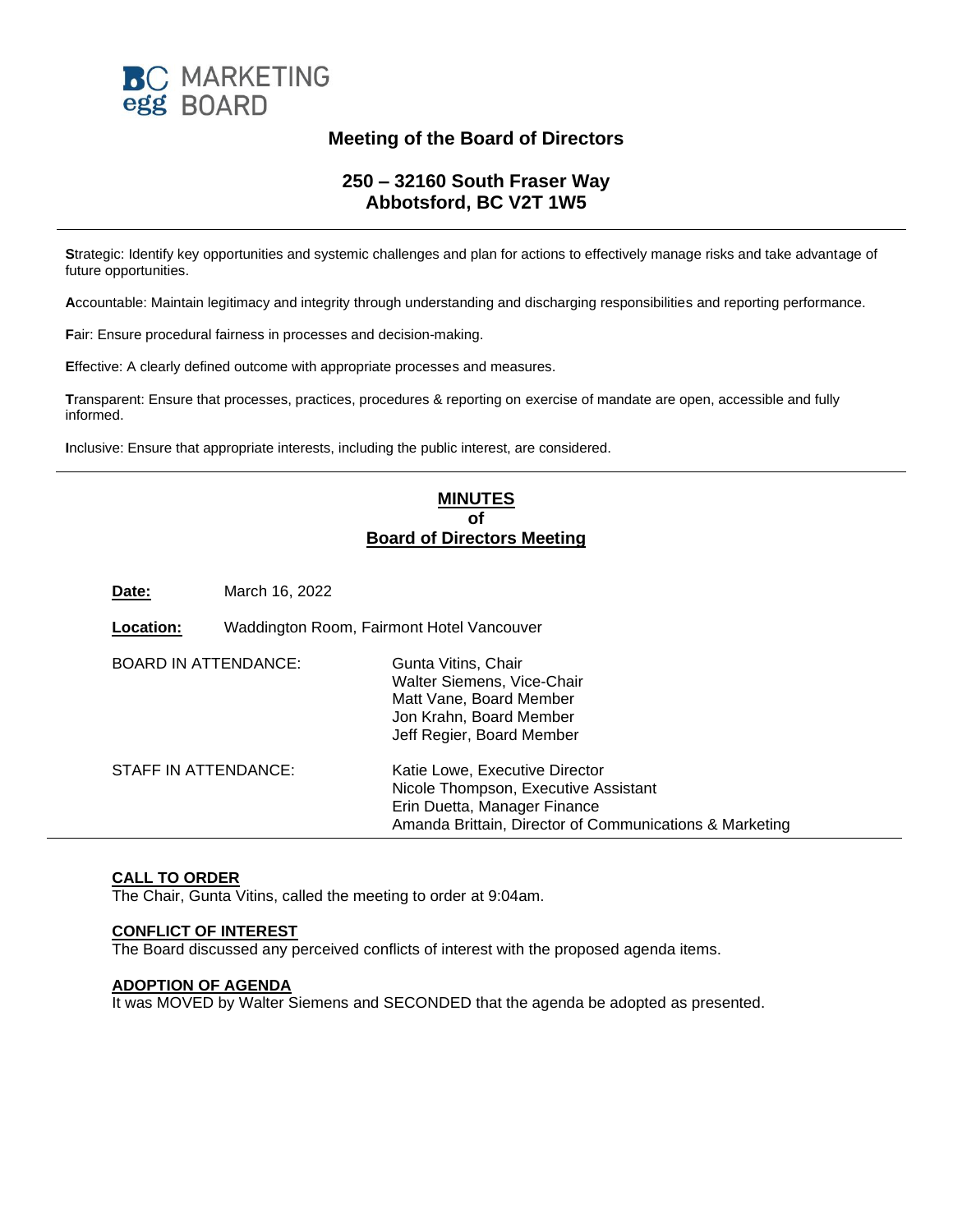# **1.0 APPROVAL OF MINUTES**

- 1.1 Approval of Minutes of February 11, 2022
- **R22-023** It was MOVED by Jon Krahn and SECONDED

THAT the Board of Directors approve the Minutes of February 11, 2022 as presented.

CARRIED

# 1.2 Approval of Minutes of February 14, 2022

**R22-024** It was MOVED by Walter Siemens and SECONDED

THAT the Board of Directors approve the Minutes of February 14, 2022 as presented.

CARRIED

- 1.3 Approval of Minutes of February 17, 2022
- **R22-025** It was MOVED by Walter Siemens and SECONDED

THAT the Board of Directors approve the Minutes of February 17, 2022 as presented.

CARRIED

- 1.4 Approval of Minutes of February 23, 2022
- **R22-026** It was MOVED by Matt Vane and SECONDED

THAT the Board of Directors approve the Minutes of February 23, 2022 as presented.

CARRIED

# **2.0 BUSINESS ARISING/ACTION LIST**

# 2.1 2022 Board Calendar & Action Item

The 2022 board calendars and action item list were presented for information.

2.1a May Farm Tours

BC Egg held a meeting with the Splatsin community in 2021 regarding the NPP. As a next step, BC Egg would like to take the members on a farm tour in May to show the different production types.

# **3.0 STAKEHOLDER ENGAGEMENT**

# 3.1 EFC Update

An update on the matters of EFC and its committees were presented, including the shortage of eggs, buyback program and ACP.

# 3.2 Marketing Update

A marketing update was presented for information, including the spring advertising campaign.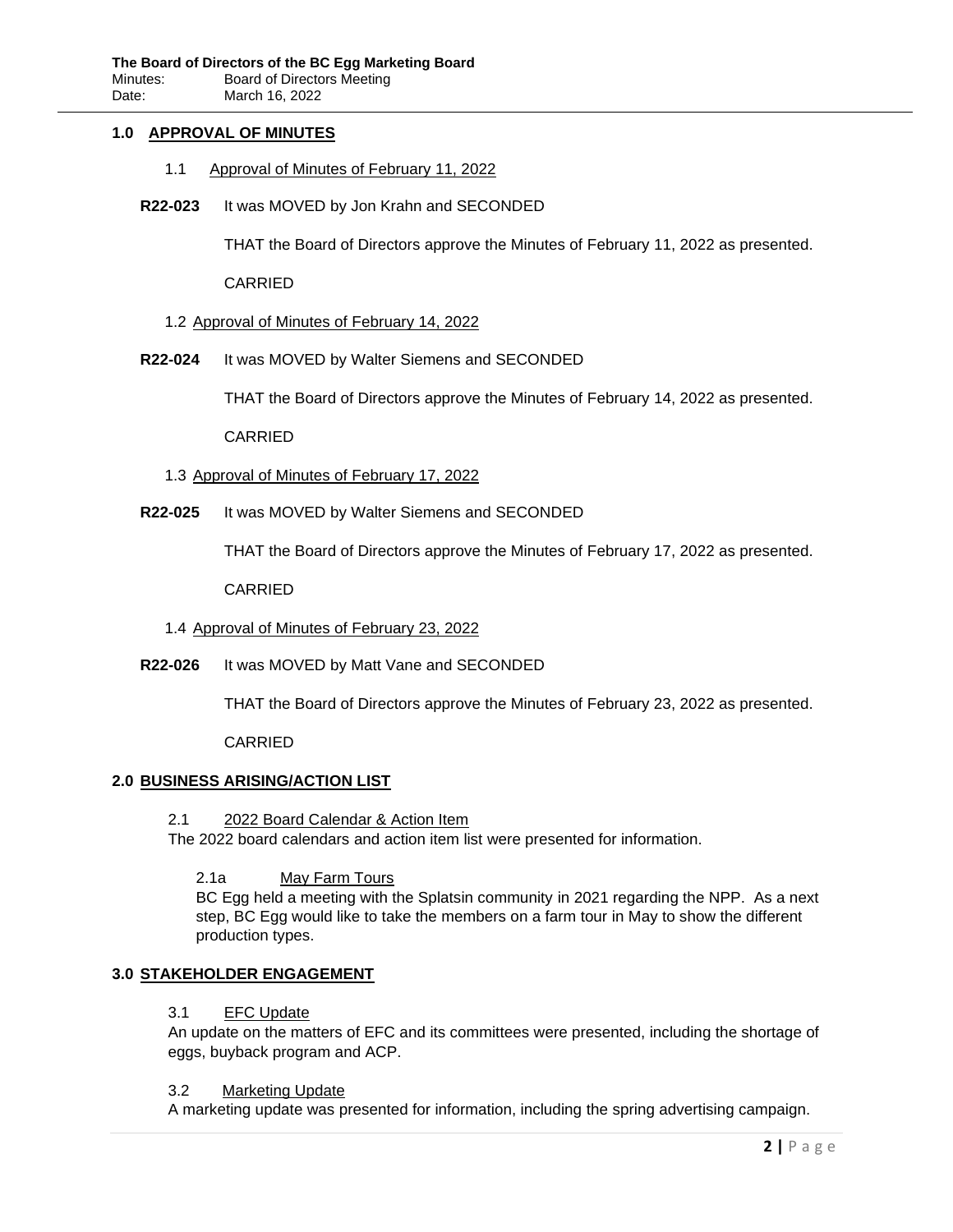# 3.3 2022 AGM Update

A planning update for the 2022 AGM was presented for information.

The Board reviewed the schedule and discussed the details.

#### 3.3a March 17 Meeting Overview

The meeting schedule for March 17 was presented along with the agendas.

### 3.4 Thank You Event

The Farmers Thanking the Community event is scheduled for April 9 at the Exhibition Park in Abbotsford. Details on the event were presented for discussion.

The Board discussed the event and their attendance.

#### 3.5 Women in the Egg Industry Program

EFC is in the process of recruiting for the 2022 cycle of the Women in the Industry Program. Nominees were presented for discussion.

The Board reviewed the nominees and provided their recommendation.

# 3.6 EFA and EFM AGM Update

Board members attended the EFA and EFM AGMs. A verbal update on the meetings was presented for information.

### 3.6a SEF AGM Notes

A board member attended the Saskatchewan Egg Producers AGM on March 10, 2022 and notes from the meeting were presented for discussion.

# 3.7 BCPA and SPFG 2021 Year in Review

The BCPA and SPFG 2021 Year in Review reports were presented for information.

# **4.0 OPERATIONS**

4.1 Quota Transfers

# 4.1a Producer A

BCEMB has received a quota transfer request from a registered producer. The details were presented for discussion.

# **R22-027** It was MOVED by Jon Krahn and SECONDED

THAT the Board of Directors grant conditional approval for the shareholder changes at . These are transfers to a child and the child's spouse, therefore, in accordance with the Consolidated Order Part V 3(4)(a), a surrender of layer quota is not required. This transfer will not be affected by the twelve-month moratorium and will be eligible to participate in future growth allocations.

# CARRIED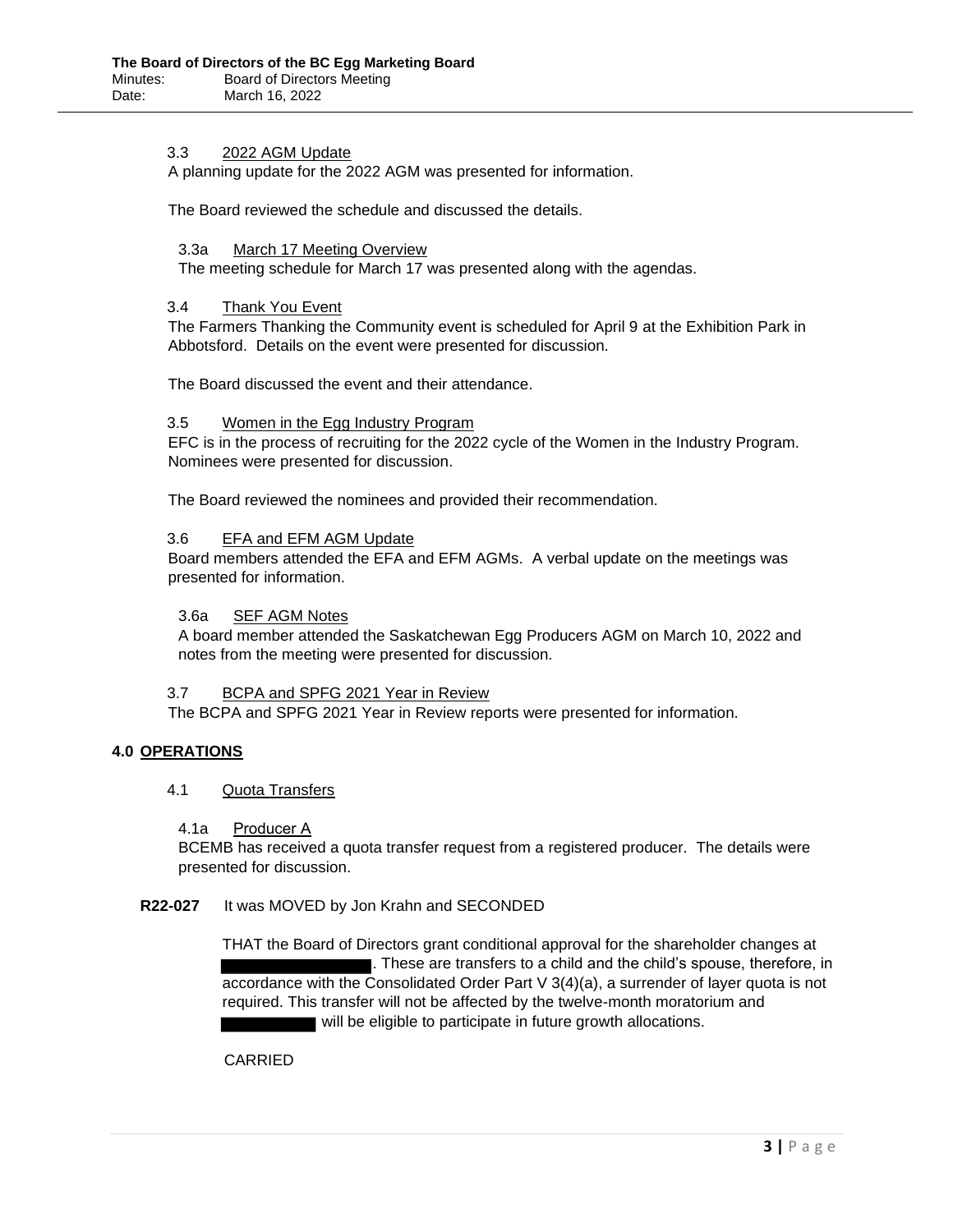# 4.1b Producer B

BCEMB has received a going concern sale request from a registered producer. The details were presented for discussion.

### **R22-028** It was MOVED by Jeff Regier and SECONDED

THAT the Board of Directors grant final approval for the Going Concern Sale of to **effective February 27, 2022.** 

CARRIED M. Vane recused himself.

#### 4.2 NPP Overview

The commitment to start an average of two NPP producers annually, would require BCEMB to draw two NPP applicants this year (2022). An overview of the program and results from the 2021 program were presented for discussion.

The Board supports the program as presented and discussed the importance of promoting the Small Lot Permit Program in the regions outside of the Lower Mainland.

#### **R22-029** It was MOVED by Matt Vane and SECONDED

THAT the Board of Directors agree to commence the next NPP draw with an expected draw date of 2023 to award up to four NPP quotas.

### CARRIED

# 4.3 Barn Fitness Report

On February 26, 2022, a follow up Barn Fitness Audit was conducted. The report from the audit was presented for discussion.

The Board reviewed the report and discussed the next steps for the facility.

- **Action**: Staff was directed to add a reinspection fee to the Barn Fitness Policy and bring it to the PMC for review.
- **Action**: Staff was directed to draft a letter to the producer asking for future plans and reminding the producer of the remaining requirements.

#### 4.4 Producer Request

A producer that was impacted by the flood is going to be down for an extended period of time and is requesting QCs for their downtime. Their request was presented for discussion.

# **R22-030** It was MOVED by Walter Siemens and SECONDED

THAT receive a maximum of 26 weeks of quota credits for the renovation of Barn 1. The Producer may choose to earn those quota credits over two downtimes, from March 2 to May 31, 2022 (13 weeks) for the reassessment due to the flood and the second downtime when the conventional cages are replaced with the enriched system. If the renovation, over the two time periods, takes longer than 26 weeks, the producer may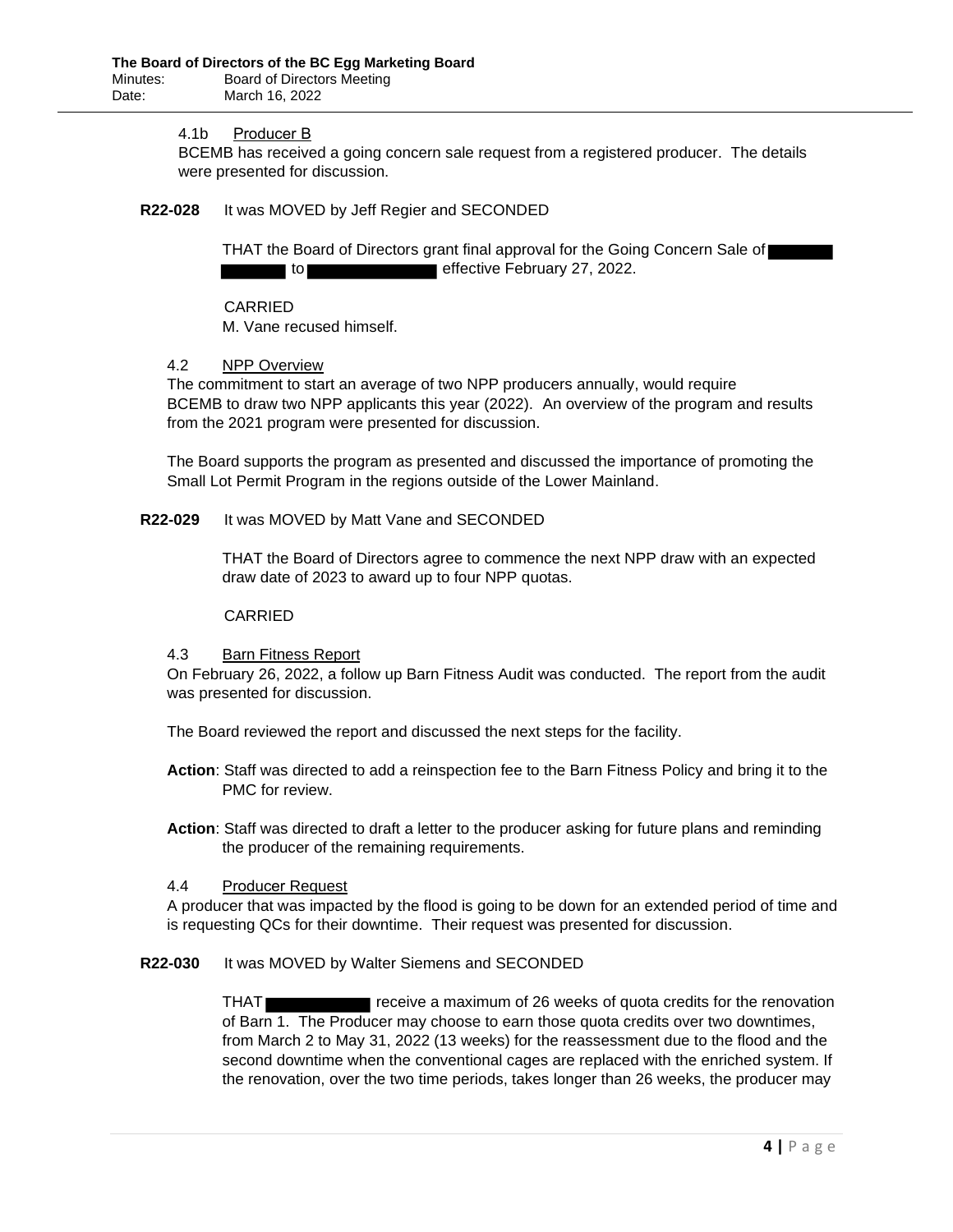lease their quota to another producer for up to 26 weeks, as per the Quota Leasing Policy.

# CARRIED

# 4.5 Auditing Update

Effective this year, the SCSC program audits have been combined into a single audit. This program change opened the door to a simplified audit process that BC Egg and EFC have been working on. An update on the progress was presented for information.

# 4.6 COP Clarification

The BCEMB COP worksheet has not been reviewed in some time and may include some irrelevant and/or misleading information. A review of the worksheet was presented for discussion.

The Board reviewed the worksheet and provided amendments.

**Action** Staff was directed to amend the BC COP worksheet based on discussions.

# 4.7 EFC Levy Update

EFC has confirmed FPC's approval of an increase of \$0.04 per dozen to the national levy effective Week 13, 2022. The details were presented for information.

# 4.8 Modernized FPTA & Consultation Process

The FPA has been updated and provided to the provinces for consultation. An update on the consultation process was presented for information.

The Board supports the process as presented.

# 4.9 EFC EFP Update

On March 4, 2022, EFC communicated to Egg Boards that in response to production shortages and in anticipation of the market being less impacted by COVID-19 going forward, that EFP processes may resume as normal beginning March 20, 2022 (Period 4). Options for the program were presented for discussion.

The Board reviewed options for the EFP program and agreed to discuss them further at the April board meeting.

**Action**: Staff was directed to revamp the EFP program and consult with the EPA, producers and graders.

# 4.10 PFGC Discussions

The last grader meeting was held on February 7, 2022, when the Out of Area Subsidy and BC Egg to Table Incentive programs were presented. The graders confirmed their support of the methodology of the programs and notes from the meeting were presented for information along with updated rates for the programs.

# 4.11 Fowl Removal Update

There are a number of projects concerning fowl removal in BC. Updates on the Interior and Lower Mainland projects were presented for discussion, including an update on the CO2 machine.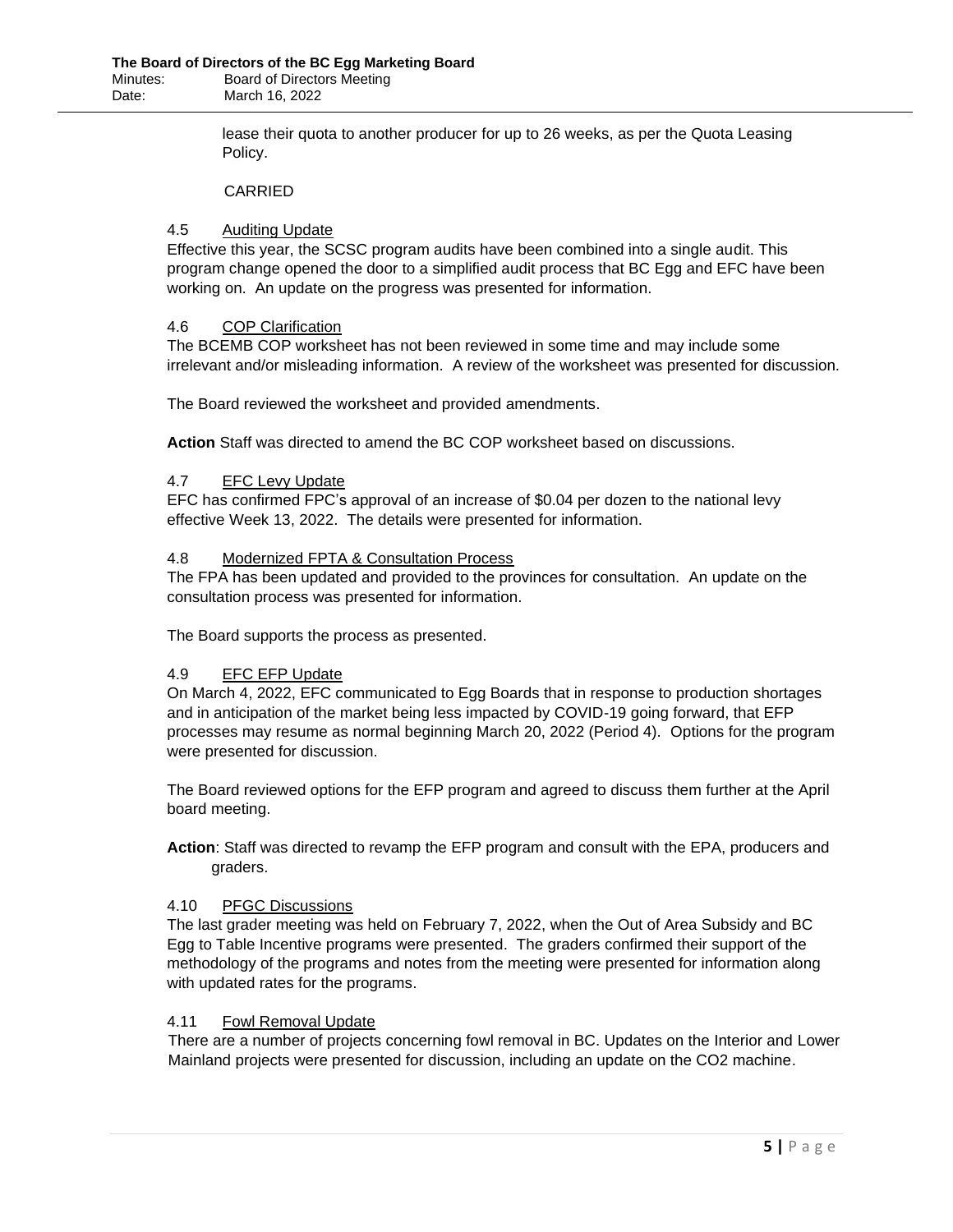# **5.0 GOVERNANCE**

# 5.1 AMP

Staff has begun developing a request to BCFIRB to determine a path forward, incorporating stakeholder comments and a SAFETI Analysis with rationale on why BC Egg does not need to implement AMPs at this time. A draft letter was presented for discussion.

The Board agreed with the approach presented.

### 5.2 Consolidated Order Review

The Consolidated Order is required to be reviewed every five years. The current document was last reviewed in 2017. A draft timeline was presented for information.

# 5.2a QC, Leasing and TAP

An overview and update on the programs was presented for information along with consultation questions for producers.

#### 5.2b IPU Definition

The Independent Production Unit definition has been a source of interest and discussion with producers over the last number of years. As part of the Consolidated Order review, BC Egg would like to provide clarity through a review of the definitions.

The Board reviewed the potential revisions and agreed with the recommendations.

#### 5.3 Election Rules and Procedures

On March 3, 2022, BCFIRB sent BC Egg a reminder that the Election Rules are to be reviewed in 2022. The letter was presented for information.

The Board discussed potential changes to be incorporated into the consultation.

#### 5.4 Board and Chair Performance Survey

The BC Egg Board and Chair Performance Survey results were presented for information.

# **6.0 PERFORMANCE REPORTS**

- 6.1 Quota
- 6.1a **Industry Reserve**

The Industry Reserve report was presented for information.

#### 6.1b Egg Import Information

The Egg Import reports was presented for information.

#### 6.1c Quota Utilization Report

The Quota Utilization Report was presented for information.

#### 6.1d Quota Credit Update

The Quota Credit update was presented for information.

### 6.1e Inventory Report

The Inventory Report was presented for information.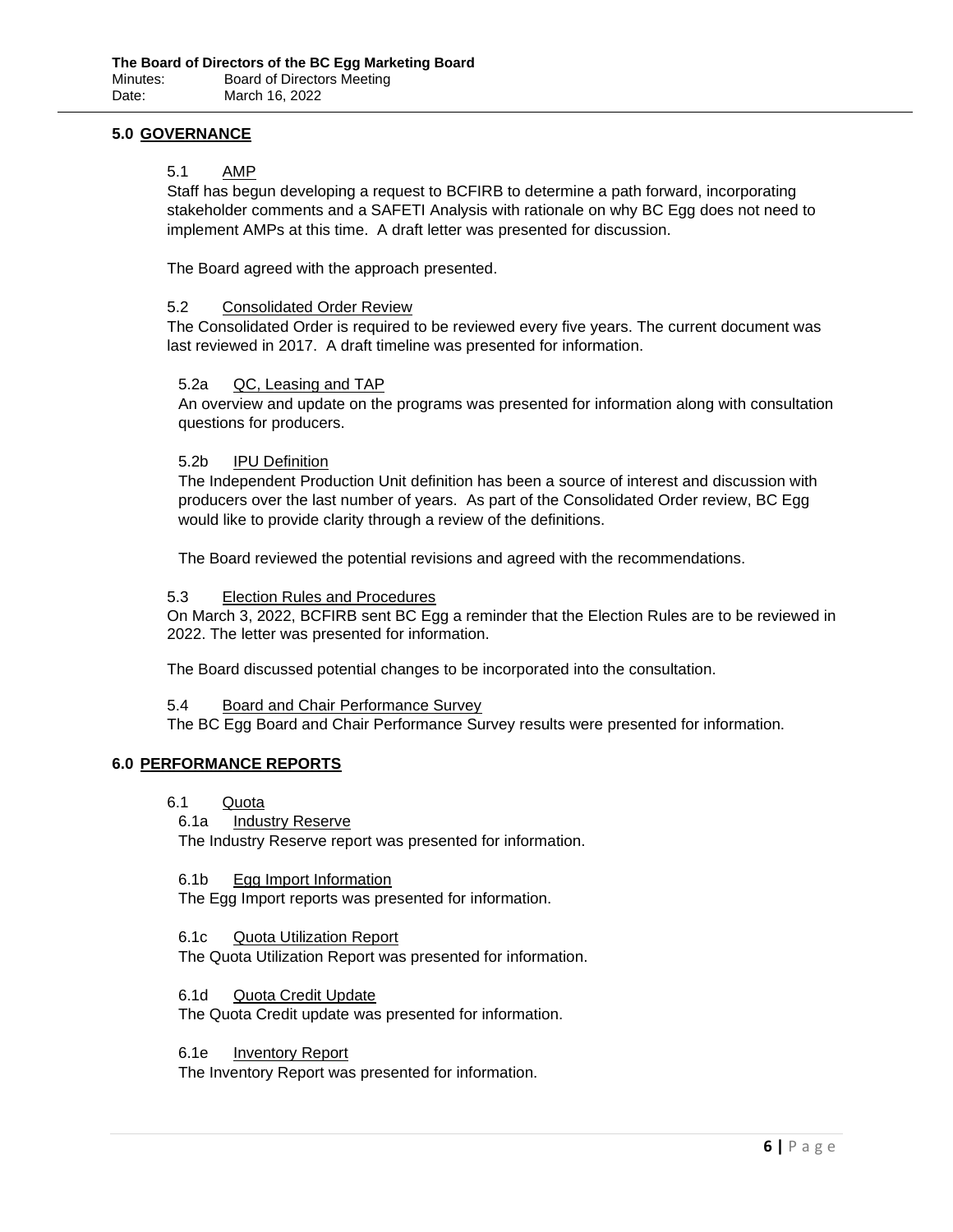6.2 COP

The COP report was presented for information.

6.3 Audit Scores

The Audit Scores report was presented for information.

#### 6.4 Feed Mill Participation Report & AAFC Report

The Feed Mill Participation Report & AAFC Report was presented for information.

6.5 Fowl Removal Update

A brief Fowl Removal update was provided.

# 6.6 CETPP Production Comparison

A CETPP Production Comparison report was presented for information.

6.7 Producer Utilization Update

The Producer Utilization update was presented for information.

6.8 Active Leases

The Active Leases report was presented for information.

6.9 Barn Capacity

The Barn Capacity report was presented for information.

6.10 Period 1 2022 Financials The Period 1 2022 financials were presented for review.

**R22-031** It was MOVED by Jeff Regier and SECONDED

THAT the Board of Directors approve the draft Period 1 2022 Financials as presented.

CARRIED

# **7.0 MEETINGS HELD & UPCOMING**

7.1 2022 Meetings Held

The 2022 meetings held were presented for information.

7.2 2022 Meetings Upcoming

The 2022 upcoming meetings were presented for information.

# **ADJOURNMENT**

It was MOVED by Walter Siemens and SECONDED that the meeting be adjourned at 3:56pm.